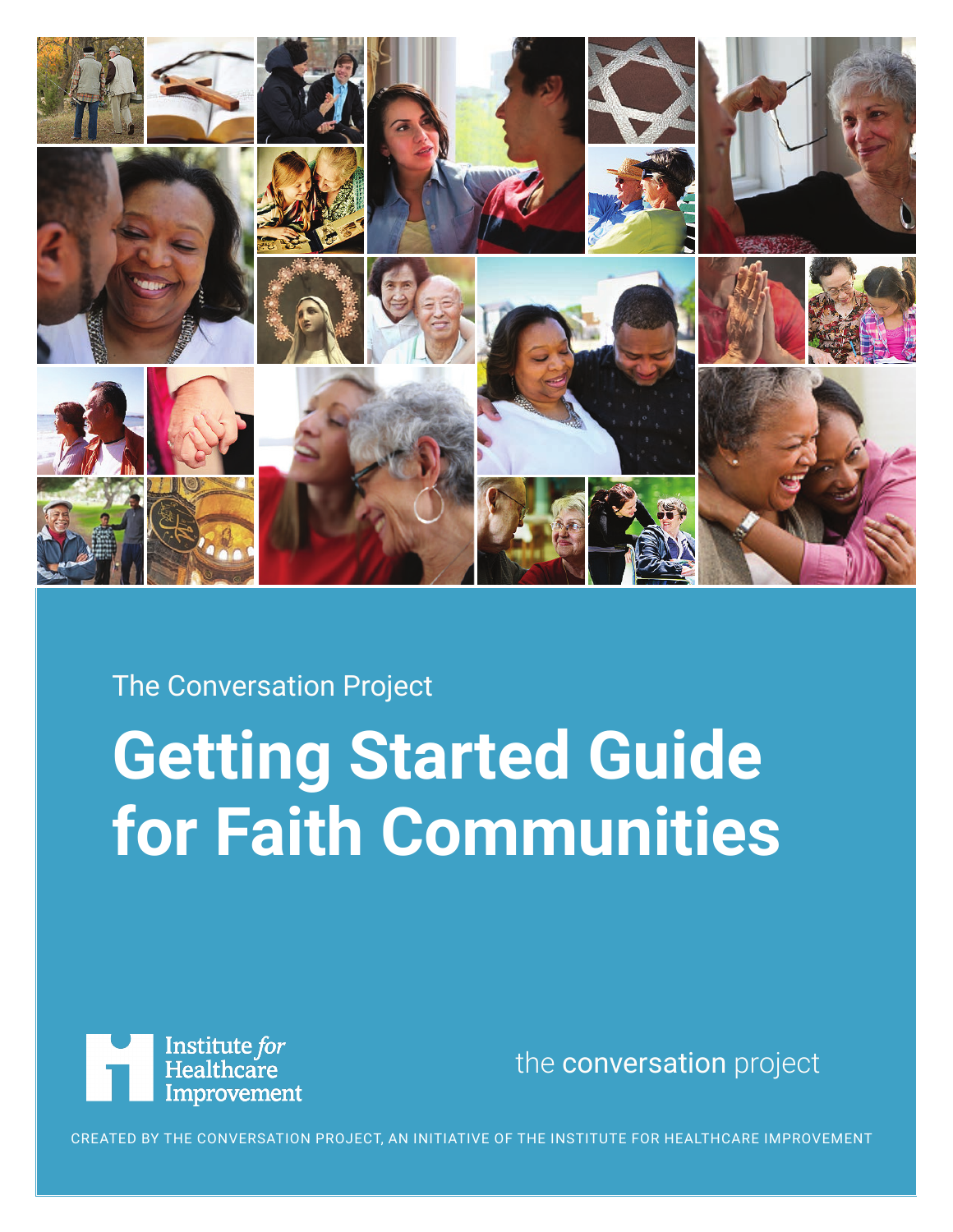The Conversation Project is a national initiative to ensure that everyone's care wishes through the end of life are both expressed and respected. Since 2012, we have worked to raise the profile of this issue by increasing awareness with the public and by creating free tools, like our **[Conversation Starter](https://theconversationproject.org/get-started)  Guides**, to help individuals have conversations with others in their circle of care, especially family, friends, and health care providers.

The Conversation Project aims to reach people where they live, work, learn, and pray to encourage more people to start talking about their care wishes through the end of life  $-$  sooner rather than later  $$ in the comfort of familiar places like their places of worship, spiritual centers and homes, not waiting until there is a medical crisis.

This guide is designed to help faith leaders introduce The Conversation Project's mission and free resources in the communities they know and serve. It is filled with examples of how diverse faith communities are encouraging their members to engage in thoughtful reflection and have conversations about their care wishes through the end of life with those who matter most to us and health care providers.

You know your community better than we ever could, so you may want to adapt the ideas outlined in this guide for examples of sermons, ideas for programming, and pastoral care. When you have questions or suggestions about how we can improve this guide, please be in touch: [conversationproject@ihi.org](mailto:conversationproject%40ihi.org?subject=). Thank you for taking the first step toward helping support those important in their lives through conversations.

Watch our short video about how The Conversation Project is working with faith communities: ["Talking Matters](https://theconversationproject.org/faith/)  [in Faith Communities](https://theconversationproject.org/faith/)"

#### RESOURCES

You can find more resources and tools in our online [Resource Center,](https://theconversationproject.org/faith) including sample sermons, videos, newsletter articles, and program suggestions, as well as our free [Conversation Starter](https://theconversationproject.org/get-started) Guides, which are available in several languages.

#### TABLE OF CONTENTS

| Step 1: Get Ready 3                          |  |
|----------------------------------------------|--|
|                                              |  |
| Step 3: Go. $\dots$ . $\dots$ . $\dots$ . 11 |  |
| Step 4: Keep Going 15                        |  |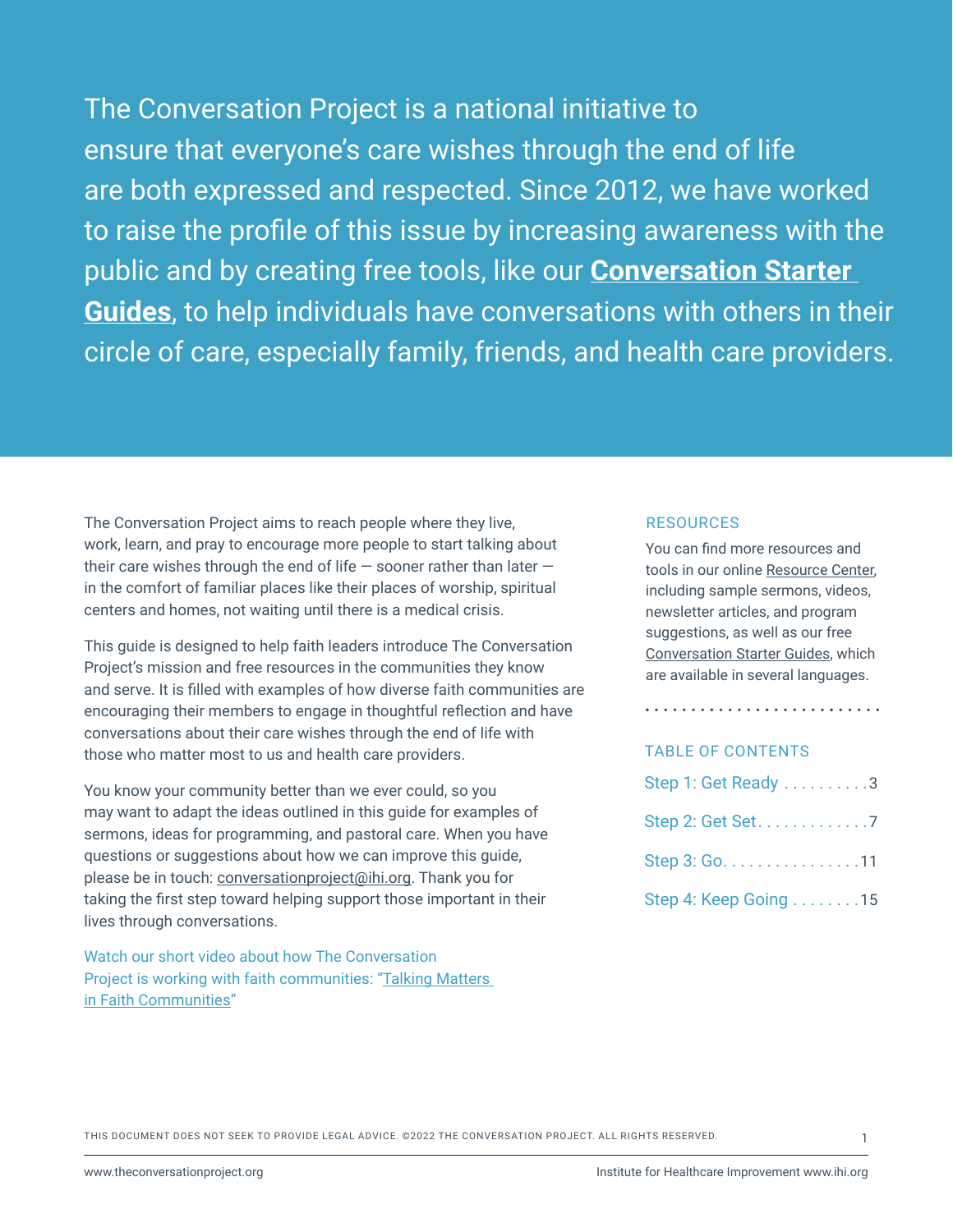## **There is often a wide gap between what we hope will happen surrounding the end of our lives and what actually happens.**

#### STATISTICS ILLUSTRATE THE GAP:

| 65%                                                                                                | of Americans indicate that<br>they would prefer to die at home                          |  |
|----------------------------------------------------------------------------------------------------|-----------------------------------------------------------------------------------------|--|
| 61%                                                                                                | vet<br>die in hospitals, nursing homes, and other<br>locations outside the home         |  |
| Source: Long-Term and End-of-Life Care in California: Is<br>California Meeting the Need? June 2020 |                                                                                         |  |
| 92%                                                                                                | of Americans say it is important to discuss<br>their wishes for end-of-life care<br>vet |  |

have had those conversations 32%

*Source: [The Conversation Project National Survey 201](https://theconversationproject.org/final-2018-kelton-findings-press-release/)8*

Consequently, people who may have to make health care decisions for us in the event that we cannot speak for ourselves are uncertain about our wishes.

Faith communites have an important role in helping shift our culture from one that doesn't talk about care wishes through the end of life to one in which having these conversations is normalized. We have learned that through hearing sermons and attending programs on living and dying well themes, members of faith communities are better prepared to have conversations about what matters most to them about living. Receiving faith-based teaching and pastoral support helps people become stronger, compassionate advocates for themselves and those they may speak on behalf of when it comes to the kind of care they want to receive — and  $\gamma$  don't want to receive  $-$  especially through the end of life.

#### **SIX REASONS WHY FAITH COMMUNITIES ARE IDEAL SETTINGS FOR SHARING THE CONVERSATION PROJECT:**

THIS DOCUMENT DOES NOT SEEK TO PROVIDE LEGAL ADVICE. ©2022 THE CONVERSATION PROJECT. ALL RIGHTS RESERVED.

- Faith communities are existing groups of people of all ages that are committed to living according to shared values. 1
- Faith communities encourage living with more compassion and less fear — things we all need if we are going to engage in these kinds of tender conversations. 2
- Faith communities are story-telling communities and much of this work is about sharing our stories: what happened when someone died; what works and what doesn't; what we hope and what we fear. 3
- The seeds of cultural change are often planted in faith communities, and we need culture change to normalize these conversations. 4
- Faith communities seem to like to eat together. We are seeing wonderful success with programs like [Death Over Dinner,](http://deathoverdinner.org/) where people gather to talk about care wishes through the end of life in comfortable settings over comfort food.
- Faith communities are positioned to support people with serious illnesses and their families, as well as clinicians who care for the seriously ill.

2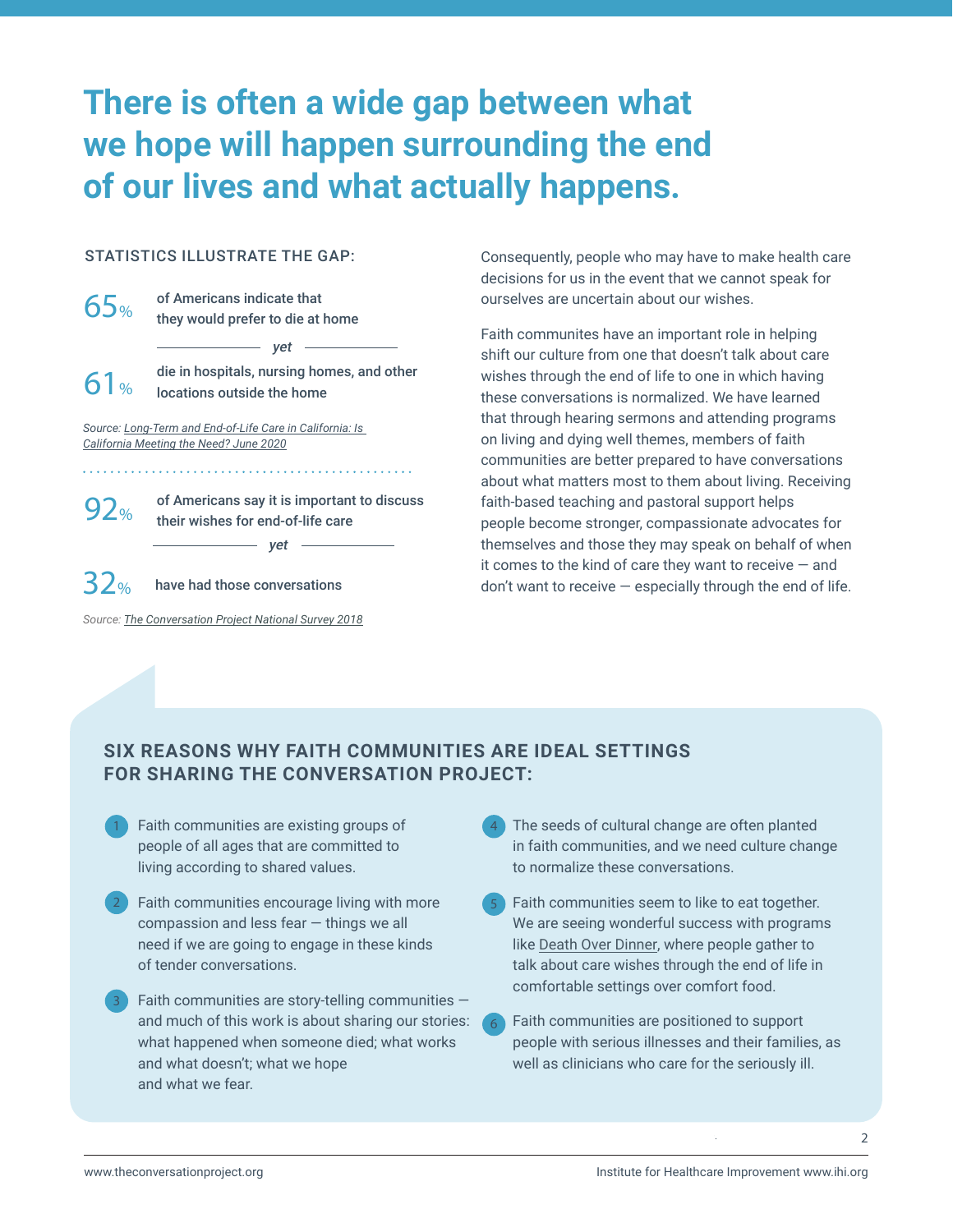## **Step 1** Get Ready

**First things first.** We get excited about bringing new ideas or programming to our faith communities. And we want to change the world right now! However, we have learned that sometimes it's best to go slow to go fast. So before announcing a new initiative to your faith community, we encourage you to gather a team; pause to reflect; engage your faith leaders and allies; assess the needs, desires, and resources of the community; and then try something on a smaller-than-you-first-imagined scale.

## **Gather your team.**

While one person can bring inspiration, time, and leadership to a project, you are more likely to succeed when a team is engaged to support a shared vision.

Find at least one other person who loves the idea of bringing advance care planning activities to your community as much as you do, then aim to double that number.

#### **Your team could include:**

- $\blacksquare$  People who work professionally in this area:
	- Nurses
	- Chaplains
	- Social workers
	- Doctors
	- Therapists
	- Teachers
- People who have cared for loved ones who have passed away
- Faith members who have had good experiences with end-of-life matters
- Faith members who have had bad experiences with end-of-life matters

#### **Remember:** Pay attention to

socio-demographic diversity when building your team, including diversity of race, gender, class, and age. (Advance care planning is for anyone over 18!)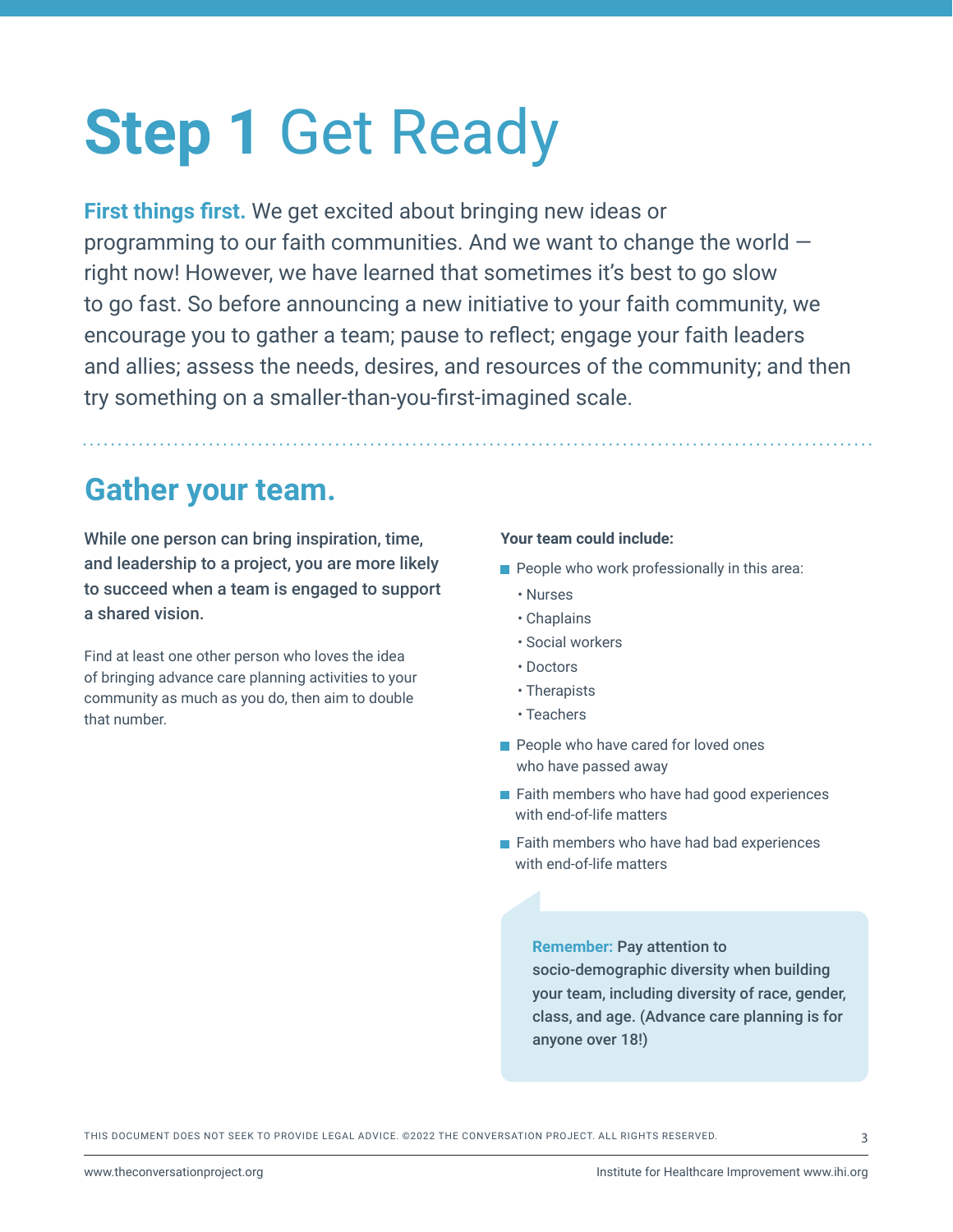### **Pause, assess, reflect.**

#### **Review your theological framework.**

With your team members, lay some theological groundwork. Look to your sacred texts and traditions for teachings and practices that support infusing end-oflife conversations into the full cycle of life and work of your spiritual community. Beliefs and needs around the topics of death and dying are deeply personal and are connected to cultural backgrounds as well as to individual life experiences. There are few places outside of places of worship where people can explore and connect their spiritual beliefs and practices to this sensitive topic. Take advantage of the opportunity to have these conversations in your special setting and frame the conversation within your faith tradition and ethics.

#### **Be sure to use the [Conversation Starter](https://theconversationproject.org/wp-content/uploads/2020/12/ConversationStarterGuide.pdf)  Guide yourself first. This is an essential preparatory step.**

As people of faith, we lead by example. Work through the excercises in the Starter Guide to reflect on and articulate what matters most to you when it comes to care through the end of life. By having conversations yourself, you will gain a better understanding of the process, the challenges and the benefits, as well as the emotions and fears that can arise. Modeling the mature spiritual practice of embracing the reality of your mortality and having the conversations about your wishes first is a way to exemplify your openness and commitment. Share your thoughts and questions with your team, and support each other in starting conversations with those who matter most to us. Later on, when it comes time for your next health appointment, aim to share your wishes with your health care provider, too. By "walking the walk and talking the talk," you will emerge as an authentic leader of this work.

#### **Assess the interest and resources in your community.**

There is one more step before jumping in: Interview your faith leaders, pastoral care team, health care ministry team, deacons or elders to learn what has been done  $-$  or is underway now  $-$  to support people who are seriously ill, their caregivers, and the wider community on issues that arise through the end of life. It's helpful to know what has been tried and what has, or has not, worked in your community.

#### **For example:**

With support from their rabbi, volunteers at **Temple Beth Hatfiloh in Olympia, Washington**, placed a survey in their monthly newsletter and weekly e-news to solicit input on what end-of-life topics people were most interested in. This communication confirmed that there was strong interest and helped them recruit several new team members.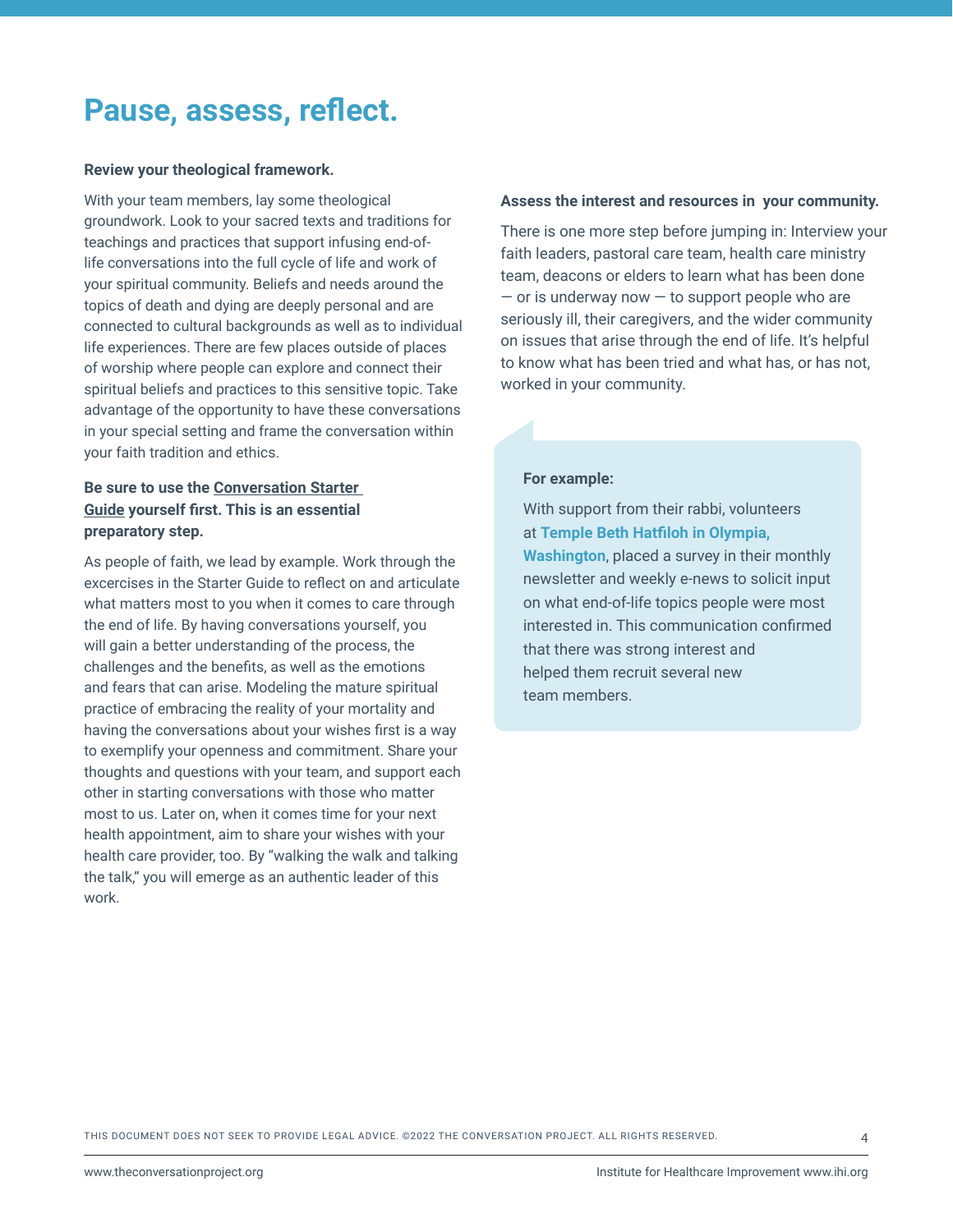### **Engage your faith leaders and allies.**

In our experience, the faith communities that have had the most success infusing and sustaining The Conversation Project and advance care planning activities have had the full support of their faith leaders and key allies.

Early on, set up meetings for one-to-one conversations with them to share your vision, commitment, and readiness to take responsibility for this work. Listen to their questions, concerns, and, possibly, resistance to bringing these important conversations into the community. Offer to walk them through the Conversation Starter Guide, and invite them to have a conversation with a friend or loved one.

#### **Faith leaders may take on different roles in this enterprise. Before proceeding, have a sense of:**

- $\blacksquare$  How will senior faith leaders be actively involved?
- $\blacksquare$  How will faith leaders delegate work to faith members?
- Will a faith leader/teacher observe your work, but not get involved?
- If the faith leader's level of involvement is uncertain, what can you do to increase buy-in (e.g., direct them to Faith Resources [on](https://theconversationproject.org/faith/) [The Conversation Project's website\)](https://theconversationproject.org/faith/)?

In addition, ask yourself who in your community...

- ...will oppose your work?
- **...will let your work happen?**
- ...will help your work happen?
- ...will make sure this work gets done?

Asking these questions at the outset may help you identify more team members as well as prepare your team to address concerns in a positive frame.

> **Remember:** Your faith leader can support this work by offering sermons, talks, workshops and pastoral care, writing in their faith communities newsletter or blog, making announcements during services, or simply approving use of building space for programs. While some faith leaders may not want to take an active role, their endorsement in some visible way will have a positive impact on the success of your efforts.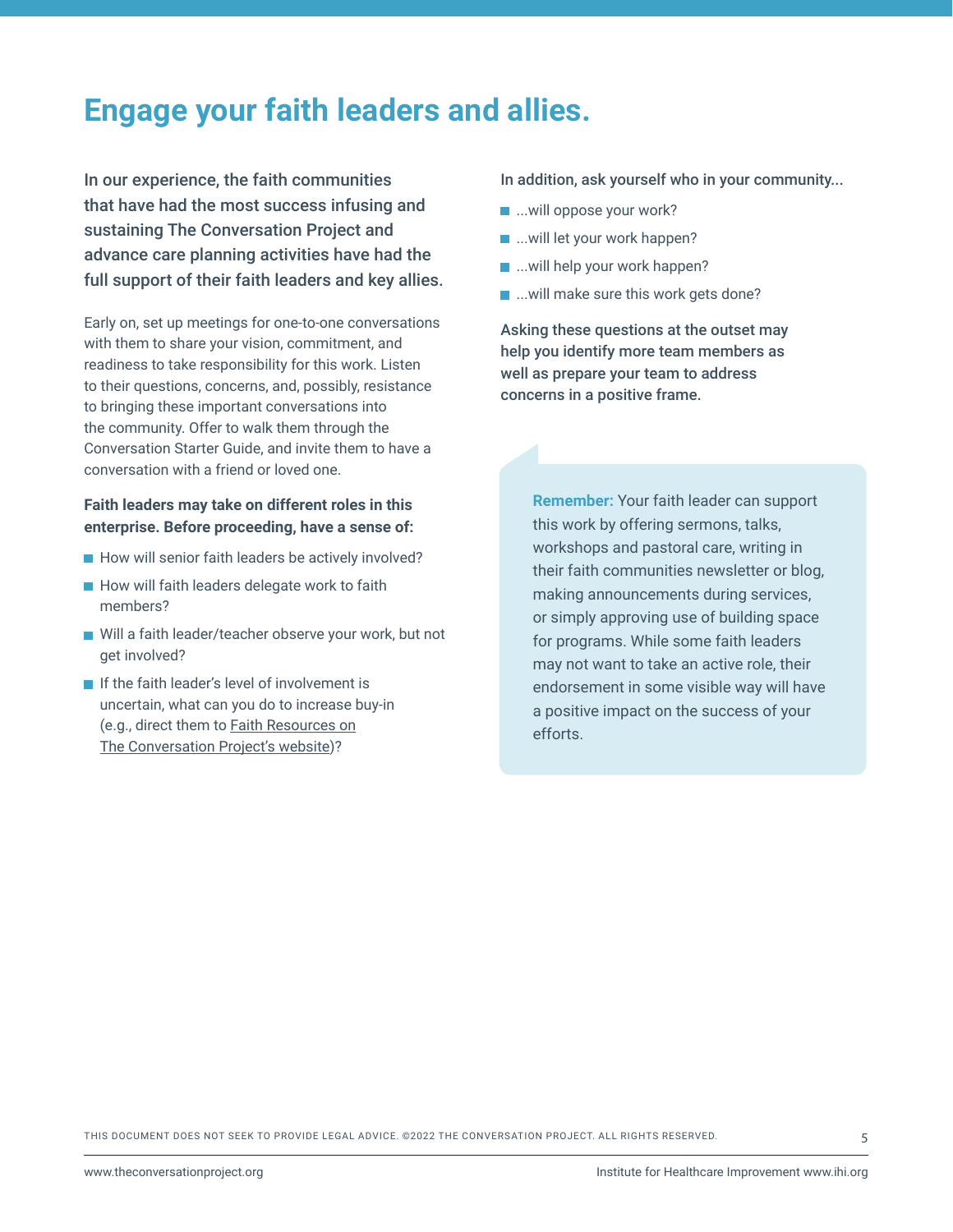## **Start small.**

We understand: You want everyone to have a conversation right now! That's great. For starters, however, we urge you to start small with a receptive group to work out the kinks and revise your content, format, and communications as needed for a successful wider roll-out.

#### **10 STEPS TO HELP YOUR FAITH COMMUNITY INTEGRATE, SUSTAIN, AND RENEW CONVERSATIONS ABOUT THEIR CARE WISHES THROUGH THE END OF LIFE:**

10



2

1 Build a team. The same state of the state of the state of the state of the state of the state of the state of the state of the state of the state of the state of the state of the state of the state of the state of the st

- Understand what your community already does (or has tried to do in the past).
- Engage faith leaders in your community for support.
- Inform and engage your board, other key lay leaders and members who might feel ownership of this work. 4
	- Study your faith's traditions, practices, texts, and ethics regarding end of life.
- Engage your faith community in having conversations. Help interpret your tradition's principles and practices to understand what matters most to your faith members through the end of life.
- Infuse this information through all aspects of religious and spiritual life, paying particular attention to those who are isolated, vulnerable, or marginalized.
- Guide individuals and families as they have conversations and make decisions.
- Test your ideas for programs with targeted groups.
- Revise your activities as you gather feedback.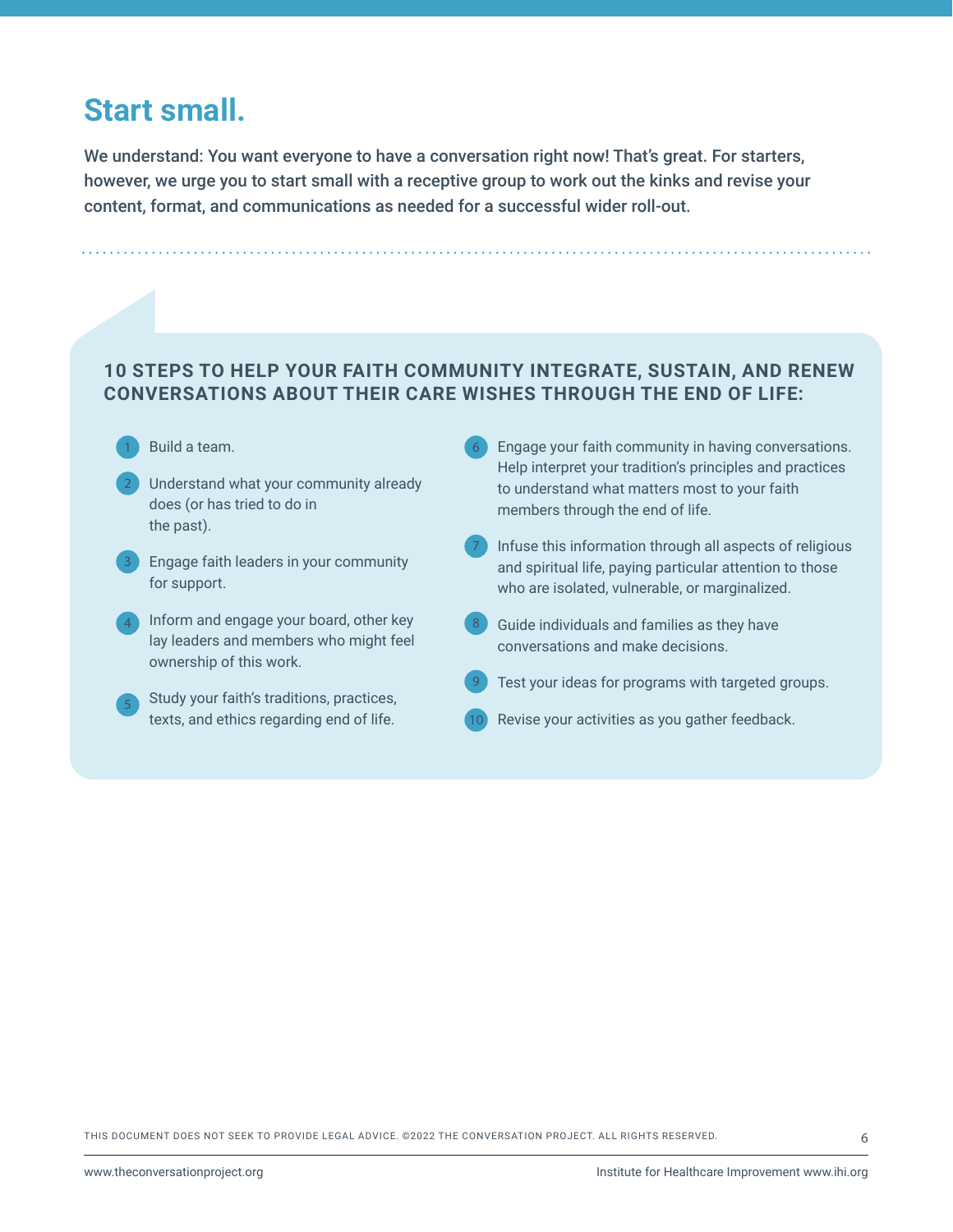# **Step 2** Get Set

**Set a goal.** Communities of various faith traditions from across the country have implemented successful, sustainable, and measurable activities that are supporting their members to engage in meaningful, values-centered conversations about their care wishes through the end of life. These activities emerged out of the answers to three assessment questions that helped them set a goal:

? **Who is the audience you're trying to reach?** 

- ? **How is it best to reach them?**
- ? **What actions do you want them to take?**

#### **GOAL**

Let's say that you want to set a goal for your team to:

**Engage 50 members of the faith community to have a conversation with someone who may make health care decisions on their behalf (e.g. a loved one or important friend).**

? **Who is the audience you're trying to reach?** 

That's great! Now, ask yourself: Who are these 50 people? Look to where people are already gathering in shared interest groups such as:

- Your staff or pastoral care team
- **Exeryone over age 65 in your community**
- Graduating high school seniors
- **Members of the board, committees**
- **Men's club, Sisterhood, bowling league,** book club, knitters, social justice team

Existing groups or committees are pre-formed audiences that are already meeting on a regular basis. It can be easier to make inroads when you have a relationship with group leaders or members. In short, go where there is good will, receptivity, and a captive audience.

#### **GOAL**

Once you've chosen a target audience, you might refine your goal to be more specific. For example:

**Engage 50 members of the faith community who are 65+ to have a conversation with someone who may make health care decisions on their behalf (e.g. a loved one or important friend).**

? **How is it best to reach them?** 

Now go deeper. Given your target audience, ask yourself: How will you try to reach them? Some outreach channels include:

- Sermons and talks
- Website and social media (Be mindful of the digital divide, ensuring that communications include non-digital channels for those who do not regularly use the Internet or social media.)
- Weekly bulletins, newsletters, and worship service announcements
- One-to-one pastoral visits
- Workshops
- Guest speakers
- 7 A faith community-wide event, such as a book reading or movie night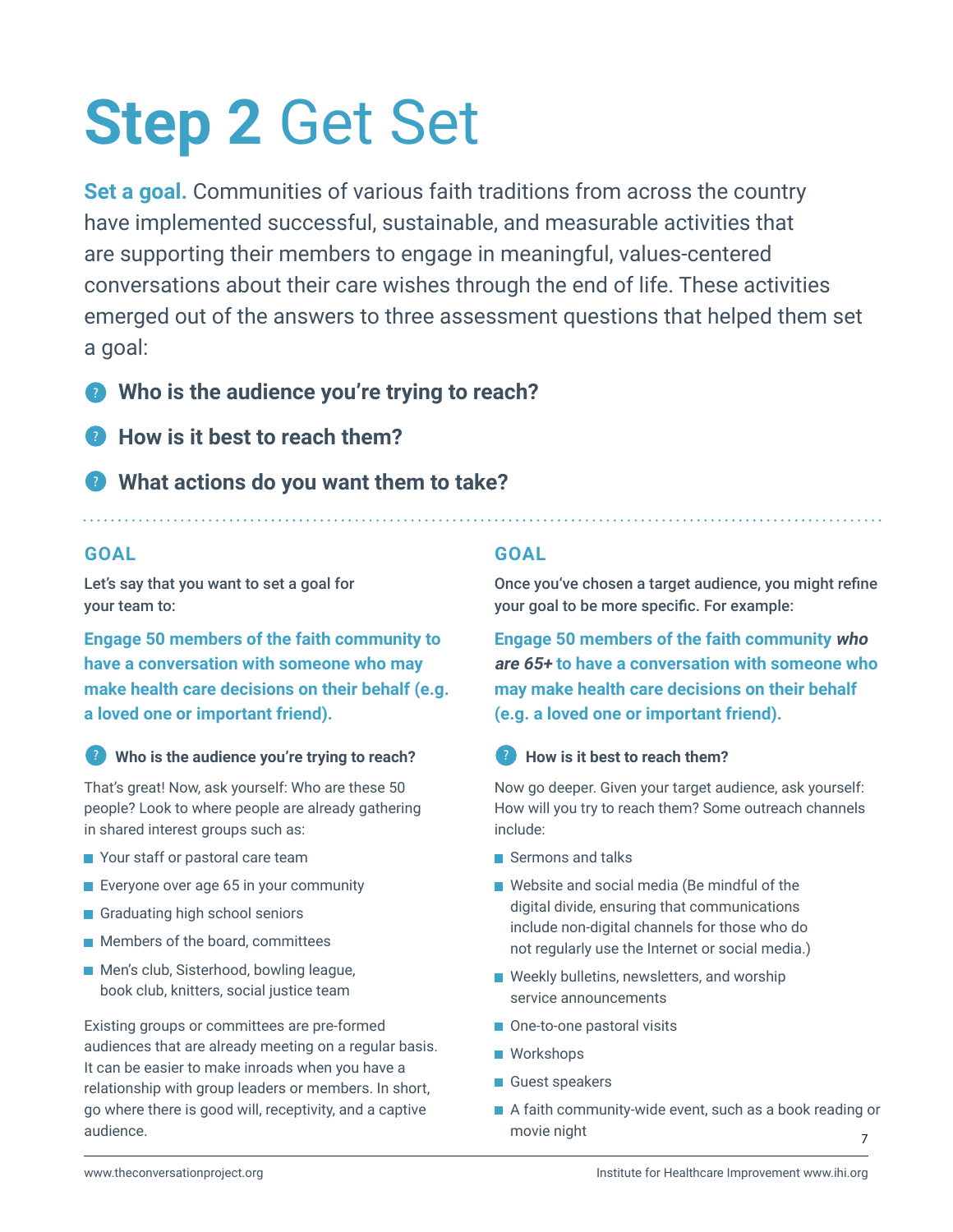#### **GOAL**

Once you've chosen an activity to reach your audience, you can refine your goal further to state:

*Via three Conversation Starter Guide sessions*, **we will engage 50 members of the faith community who are 65+ to have a conversation with someone who may make health care decisions on their behalf (e.g. a loved one or important friend).**

#### ? **What actions do you want them to take?**

Finally, understand what actions you want your audience to take. Being clear about what you want people ultimately to do can make the "offer" and the "ask" clear and concise. For example, do you want people to:

- $\blacksquare$  Have conversations with someone who matters to them and to explore their care wishes through the end of life?
- $\blacksquare$  Have conversations with a trusted faith leader, member or pastoral associate to explore a wide range of wishes and decisions?
- $\blacksquare$  Have conversations AND talk to their doctor AND designate a health care proxy AND prepare an advance directive?
- All of the above.

Clarifying the desired actions will help frame your content and communications. By narrowing the scope of your work at the outset, you can be more creative as you learn what works in your setting. When all options are on the table, it can be confusing to know where to start.

#### **Ideally, all goal statements will include "how much" and "by when" elements.**

#### **A goal statement that does NOT include "how much" and "by when":**

*We're going to promote advance care planning conversations in our faith community.* 

#### **A clearer goal statement:**

*Via three Conversation Starter Guide sessions, we will engage 50 members of the faith community who are 65+ to have a conversation with someone who may make health care decisions on their behalf (e.g. a loved one or important friend) by April (one year from now).*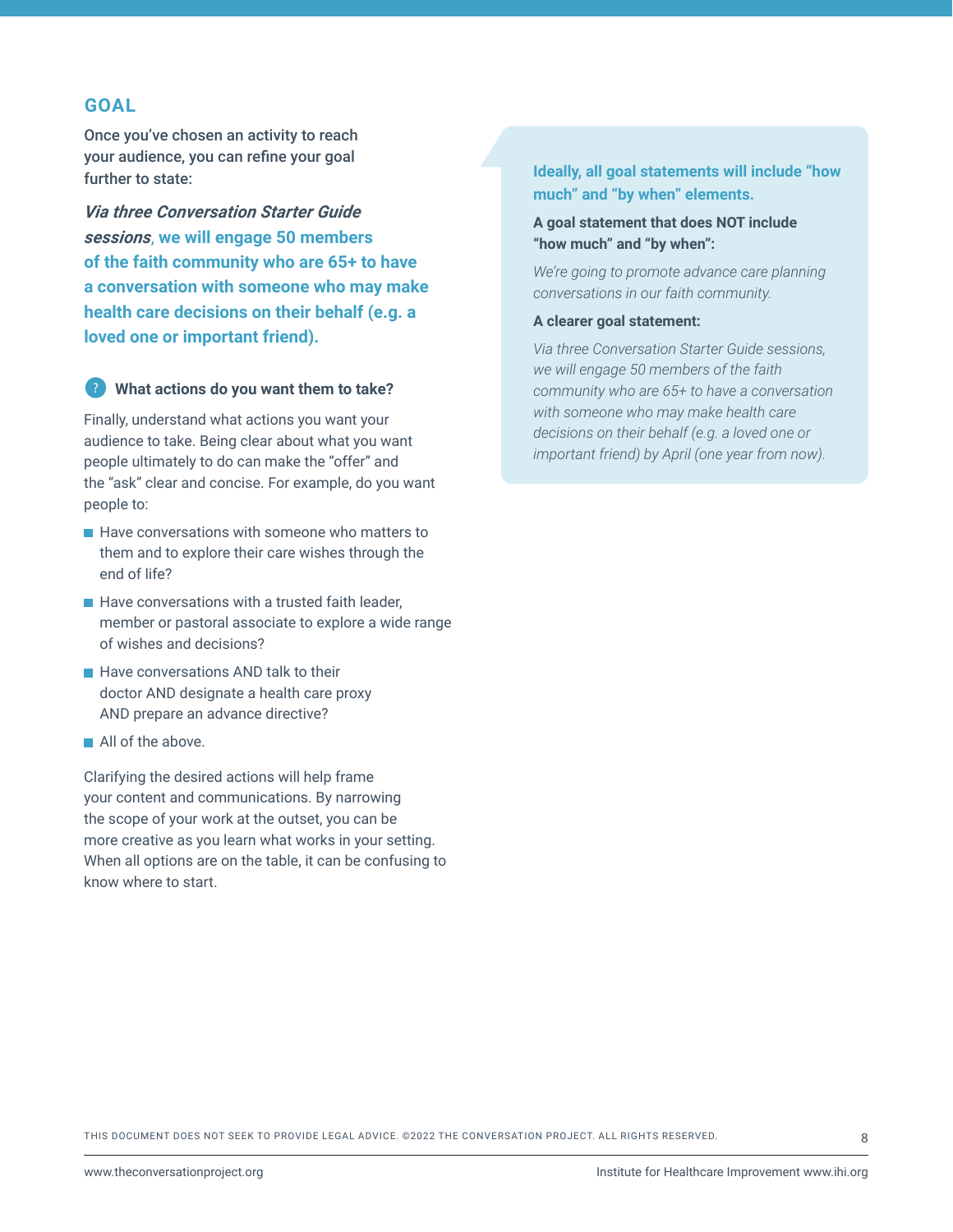## **A few words about measurement.**

We establish goals so we can aim to reach them. Measuring helps you assess your progress and your success.

#### **KEEP IT SIMPLE**

**Use a simple process for tracking progress toward your goal and start counting:** 

- How many people attended a sermon or talk about the importance of having conversations?
- $\blacksquare$  How many people registered to attend a Conversation Starter Guide Workshop?
- $\blacksquare$  How many people attended the Conversation Starter Guide Workshop?

You might try tracking results in the moment on a simple form with check marks or colorful sticky dots on a flip chart to tally later.

#### **CONSIDER STARTING WITH A SIMPLE SURVEY**

**A faith community-wide survey, conducted before implementing any programming, will give you a baseline for understanding how your activities make a difference. You could ask:** 

- $\blacksquare$  Have you started a conversation with someone who matters to you about your care wishes through the end of life?
- Do you have a health care proxy/agent/durable medical power of attorney (a person who can make decisions about your care in the event that you cannot speak for yourself)?
- Are you interested in learning more about advance directives? Or how to start having these conversations?
- Are you interested in joining a team to support our faith community in having more open conversations about these matters?

Doing the same survey after six months or a year of activities will give you information about the impact your work has had.

**Note:** It can be difficult to measure how many conversations are happening at home. That's why measuring something else — like how many signed advance care directives, health care proxy forms, or power of attorney for health care forms — can be a useful indicator of the effectiveness of your activities.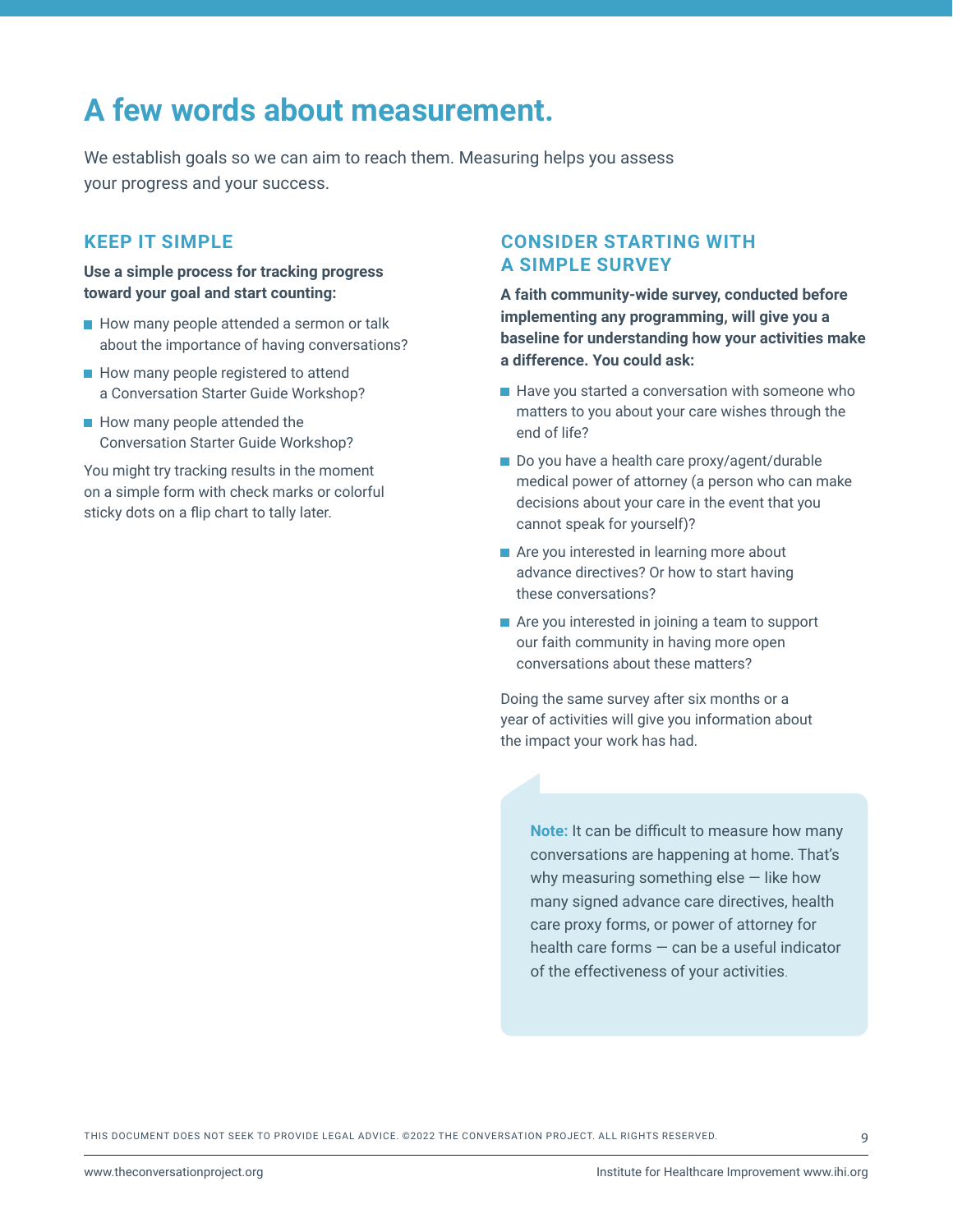## **Get Inspired**

Here are examples of three congregations that have brought The Conversation Project to their communities:

#### **St. John the Evangelist RC Church, Howard County, Maryland**

They established a new ministry for their 3,000-member congregation, called "Your Gift of Peace."

- **Priests preached at three Masses (two in** English, one in Spanish) about the importance of having the conversation.
- They hold Conversation Starter Guide Workshops three times a year.
- They trained lay Pastoral Associates to share the Conversation Starter Guide with other congregants.
- $\blacksquare$  They developed a library of materials pertaining to end-of-life decision making, spirituality, and care.
- $\blacksquare$  They held panels featuring health care providers on topics such as hospice, palliative care, and what happens in the ICU.

#### **Bethel AME Church, Boston, Massachusetts**

Their "Planning Ahead" ministry infuses conversations about care wishes through the end of life across the congregation with preaching and multimedia messaging.

They regularly offer a three-part program to small cohorts to:

- Lead people through the Conversation Starter Guide.
- Review advance care planning documents.
- Celebrate congregants who complete documents and have a conversation with their doctor.

#### **First Church Bedford, Massachusetts, Unitarian Universalist**

They offered a variety of programs to meet people at their interest level.

- $\blacksquare$  They preached on the importance of having crucial, intimate conversations sooner rather than later.
- They hosted Death Over Dinner events.
- **They held Conversation Starter Guide Workshops.**
- **They used the improv "True Story Theater"** company to dramatically interpret people's stories and feelings about a "good death" or a "hard death" — having or not having had a conversation.
- They convened panels on legal and medical implications, home funerals, and green burials.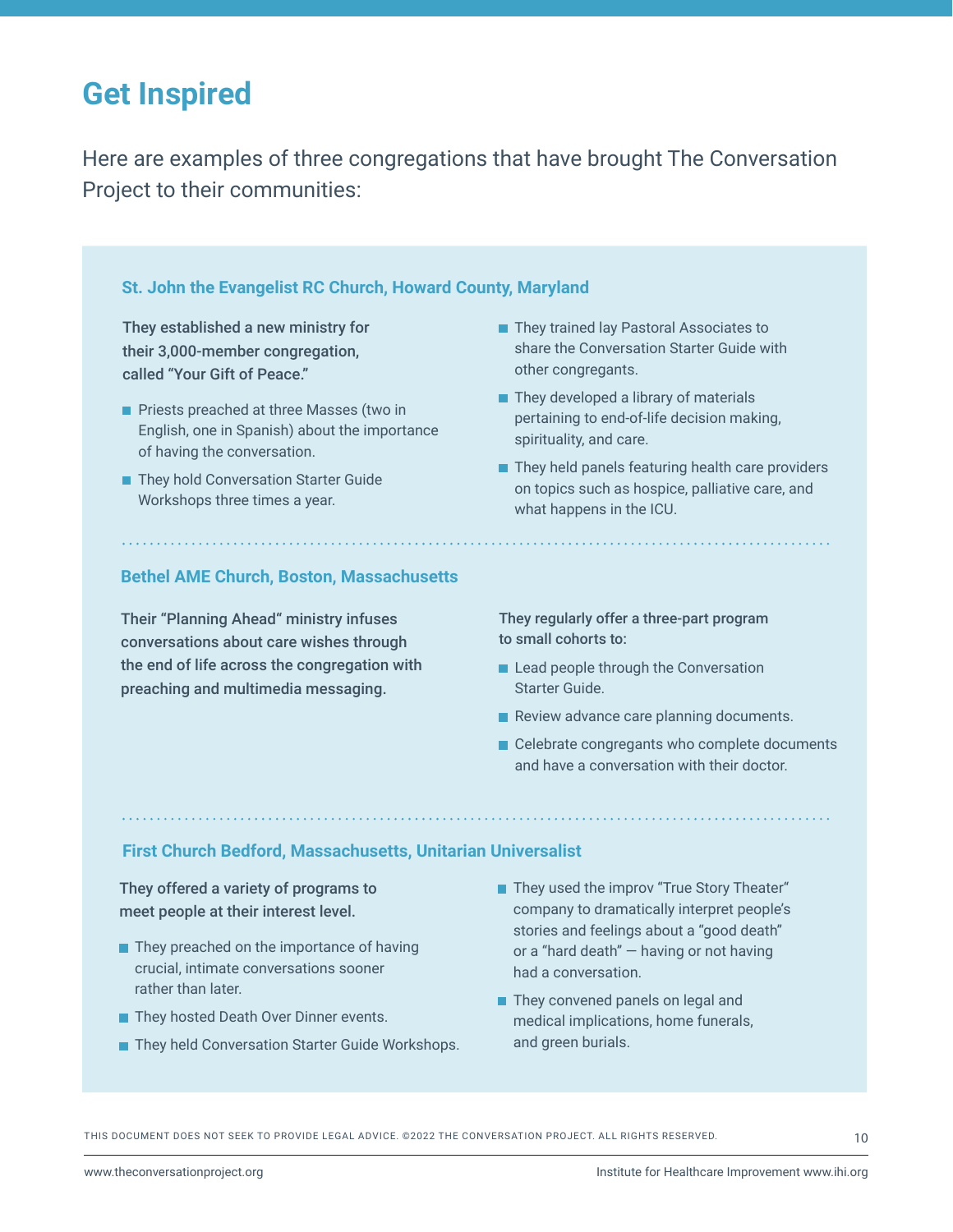## **Step 3** Go

Activities for implementing The Conversation Project in faith communities fall into three categories:

- **Preaching and Worship**
- **Pastoral Care**
- **Programming**

*Note: You and your faith community are not expected to implement every idea outlined in this guide. Nor are you limited by the examples offered. As you implement or innovate ideas and activities, we would love to hear about what works in your setting so we can share your successes with other faith communities. Please share what you learn: [conversationproject@ihi.org.](mailto:conversationproject%40ihi.org?subject=)*

*While we have aimed to include activities implemented in faith communities of various denominations from around the United States, this is not an exhaustive list, nor are all denominations represented. We apologize for any errors or terminology that may not resonate with your faith tradition or culture. Please help us improve this guide by offering constructive feedback and information, including sample talks, texts, and practices.* 

#### **PREACHING AND WORSHIP**

- Write and deliver a sermon on why "talking matters". For example, The Conversation Project encourages congregations to hold Conversation Sabbath as a call to action to having "conversations".
- Choose a text that illustrates a revered leader having important conversations with followers to lay the groundwork for congregational discussions (e.g., Jacob blessing his children, death of Moses or Sarah, death of the Prophet, Jesus at the Last Supper).
- $\blacksquare$  Identify other themes and supporting texts to ground and guide a sermon on topics that touch so many (e.g., aging wisely, caregiving, caregivers, ethics, suffering).
- Deliver a sermon on the importance of being present for one another in times of need and suffering, using excerpts from appropriate texts or teachers.
- Consider which religious seasons lend themselves to reflection on matters through the end of life, and tie the sacred day or season to talking with one another openly. Examples we have heard include: Yom Kippur, when the largest number of congregants are present and when Jews say Yizkor (remembrance of relatives who died); Advent, when themes of preparing and gift giving (including the gift of having the conversation) can emerge; Lent, when Christians follow Jesus as he prepares for death; and All Saints and All Souls Days.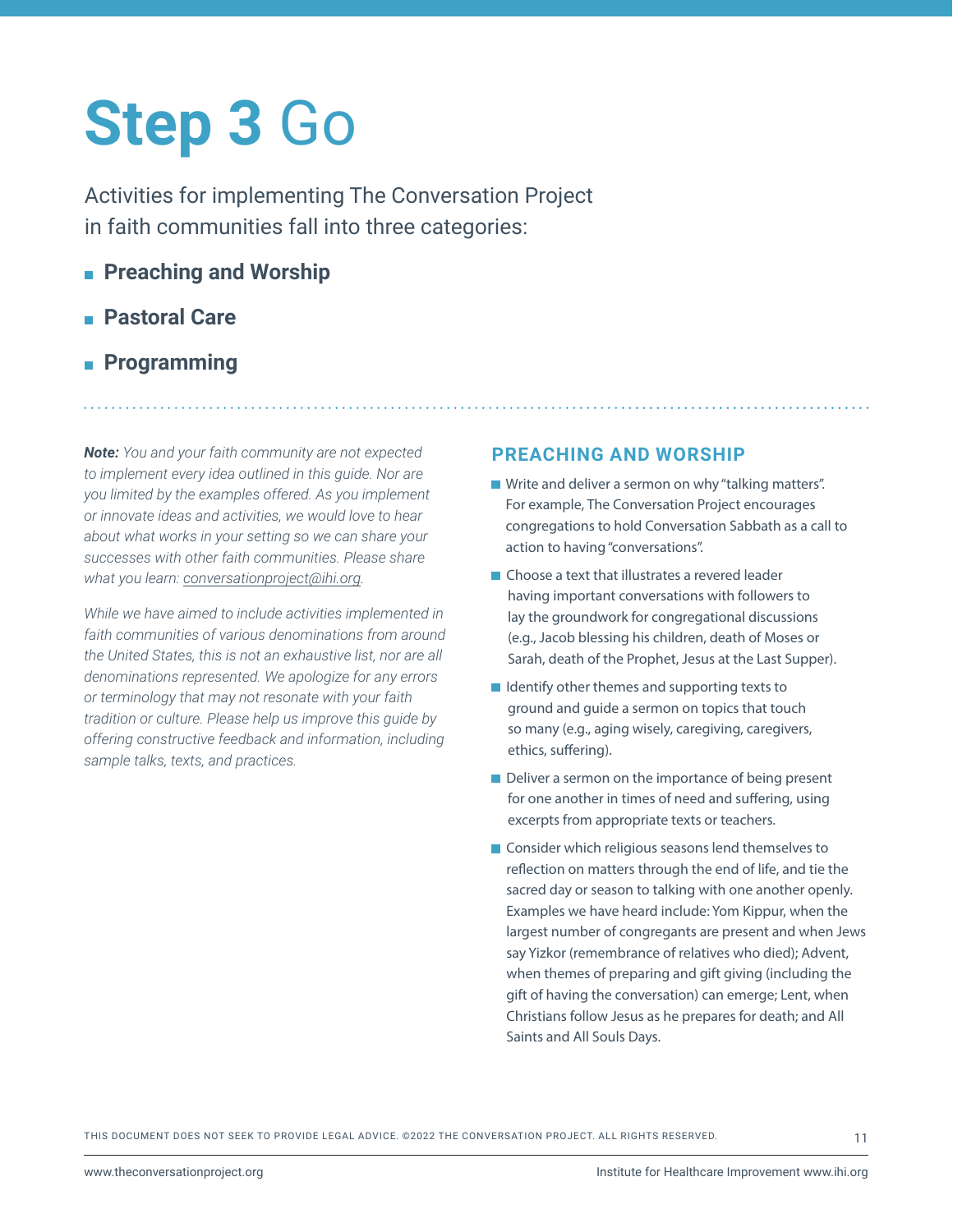- Consider secular seasons as times to connect to the importance of having conversations: Thanksgiving, when families and friends gather and celebrate gratitude; Fall, the turn of seasons and nature's preparation for change; Winter Solstice, the dying of the year; New Year's Day, which could include making resolutions to having conversations; Graduations, Mother's and Father's Days, Valentine's Day, when having conversations is an intimate act of care and love.
- **Plan and implement a thematically integrated,** intergenerational worship service that addresses the importance of having conversations at many points along the life spectrum.
- Use ordinary times (non-High Holy days) to structure a service with a "conversation" or "death and dying" theme.
- **Prepare a list of texts, readings, poems, and** hymns that could be used in a service such as Conversation Sabbath, recognizing there are elements of celebration to be incorporated (e.g., celebrate our courage to embrace the reality of our mortality, celebrate the beauty and power of being alive today with time to plan and make our wishes known).
- $\blacksquare$  Identify members of the faith community who would be prepared to recount their story during a service about the challenge or blessing of having the conversation and the difference in doing so.
- Write and share your own story about an experience of a "hard" or a "good" death and what you learned.

#### **PASTORAL CARE**

**Offer or seek professional and volunteer training to develop capacity for discussing wishes through the end of life amoung faith leaders, clergy, staff, lay leaders, and members**

- Attend a clergy retreat or seminar regarding care through the end of life and conversations for faith leaders and communities.
- Offer a workshop for pastoral care associates or health care committee on how to facilitate introducing or having a conversation with faith members they visit.
- **Nork with the Cantor or Music Director to recruit** and train choir members to give comfort to the sick and dying with chanting or other music (e.g., Threshold Choir).
- Learn about palliative and hospice care and state-specific advance care planning (ACP) documents.
- $\blacksquare$  Learn about special considerations for discussing wishes through the end of life with people with Alzheimer's [disease or dementia,](https://theconversationproject.org/wp-content/uploads/2020/12/DementiaGuide.pdf) and [parents of seriously ill children.](https://theconversationproject.org/wp-content/uploads/2020/12/PediatricGuide.pdf)
- $\blacksquare$  Collate pertinent texts on: care of the stranger, the widow, and the orphan; who is one's neighbor; or other related themes. Convene a group to study and inquire: how might these sacred texts inform our practices of caring for the elderly, isolated, seriously ill, and mentally ill? Are there community pastoral practices we wish to institute or revise in response?

#### **Develop or update a library of documents pertaining to care wishes through the end of life.**

- Collect, display, and update accurate printed and digital information on advance care planning documents for your region, hospice and palliative care, as well as funeral and burial practices and resources.
- $\blacksquare$  Have website links and/or printed copies of the Conversation Starter Guide available to share with faith members as appropriate.
- Review or build and maintain a system for recording and retrieving individual wishes and/or documents related to funeral/memorial services and burials. Convene faith leaders, staff, and lay leaders to discuss the role of the faith community in maintaining these records. What kinds of processes would need to be established and maintained if we were to adopt the role of stewarding these records?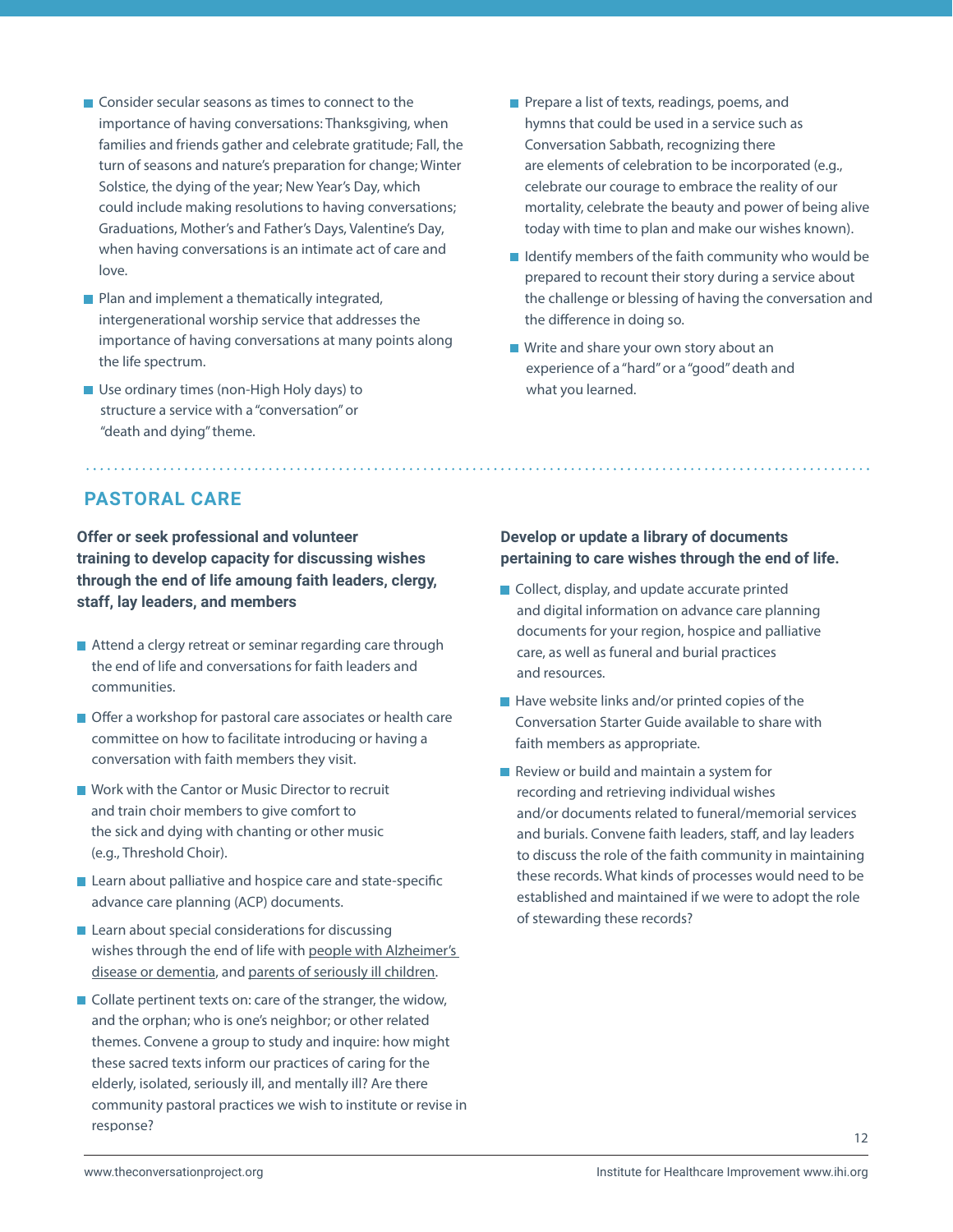#### **PROGRAMMING**

**Offer programs that train and encourage people to reflect on and share "what matters most" through the end of life.**

**Plan, promote, and implement a Conversation Starter** Guide Workshop for your board and committee chairs.

Schedule a Conversation Starter Guide Workshop and promote it to members of your faith community as a talk on a topic related to decisions through the end of life or why talking matters.

**Plan a program on spiritual and religious** considerations in making care decisions through the end of life.

**Host a "Take Your Agent to Dinner" event near** Valentine's Day: Bring your designated (or proposed) health care agent to dinner at your faith community for a focused conversation with others on "what matters most."

Host a small group discussion on Atul Gawande's best-selling book, Being Mortal, or other thematically related book.

[Screen the Frontline program "Being Mortal"](http://www.pbs.org/video/frontline-being-mortal/) or the film "Extremis" for interested adults, followed by a facilitated discussion.

> **Example: Boulder Valley Unitarian Universalist Fellowship in Colorado**  co-hosted "The End: Movies and Mortality," a five-week film series at the Lafayette Public Library and The Conversation Project in Boulder County.

#### **Offer programs on medical and legal considerations in making care decisions through the end of life**

- **Present a program on secular and theological** legal issues led by an attorney and a religious leader or scholar.
- Host a panel with an estate attorney, financial planner, and funeral director on making plans before a crisis.
- Invite palliative and hospice care professionals to offer a program on care options and facilities in your community.
- Convene faith members who have engaged with hospice as professionals, volunteers, patients, and/or those who matter to share their perspectives and experiences with one another and pastoral leaders.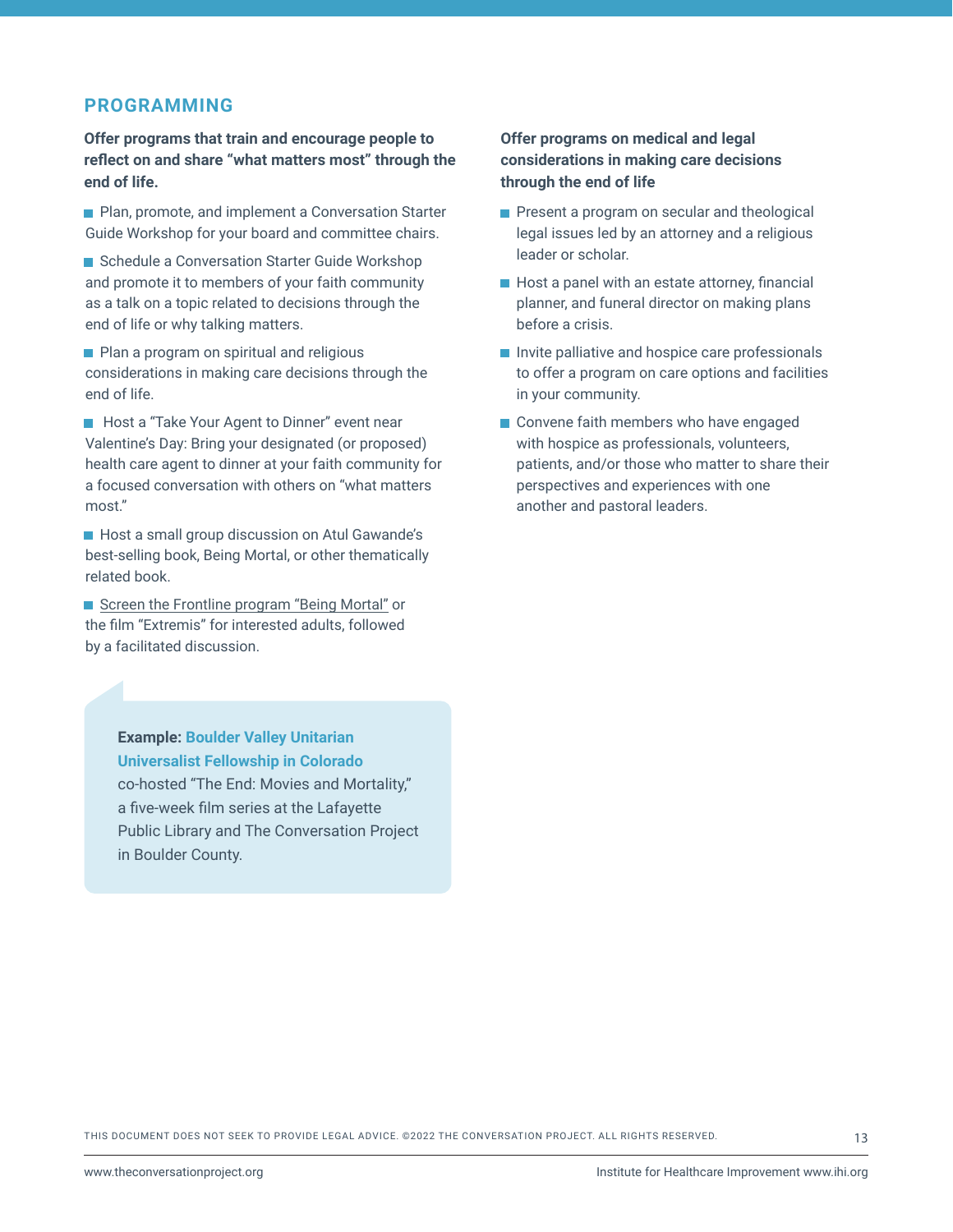#### **Connect with health care providers who serve your community.**

- Set up one-to-one meetings with area Visiting Nurse Association and hospice leaders, perhaps offering to be a resource on your faith tradition's rituals and requirements for after-death care of the body.
- $\blacksquare$  Build relationships with community palliative and hospice care providers through one-to-one meetings, perhaps sharing your faith community's efforts and readiness to have conversations about what matters through the end of life.
- $\blacksquare$  Partner with community health care providers to host a "Community Conversations" forum in your setting, during [National Healthcare Decisions Day](https://www.nhdd.org/).
- **Partner with local health care systems to convene a** symposium with faith leaders for a two-way training between faith leaders and clinicians to learn about faith and cultural traditions and medical care through the end of life.

#### **Share your knowledge and experience with other faith communities.**

- Invite interfaith faith leaders to a lunch discussion to share texts and teachings that ground values-based decision making on care through the end of life.
- Gather with interfaith leaders to share the Conversation Starter Guide as a way to reflect on our own care wishes through the end of life and what matters most, and build capacity with those who matter most and fellow faith members.
- Convene an interfaith panel to meet with community health care leaders to share what matters most from our various faith traditions.
- Offer to lead a Conversation Starter Guide Workshop at your faith community's annual regional, national and international gatherings for faith leaders.
- Share your learning and experience at a meeting of your faith leaders.
- Invite faith leaders to gather for breakfast or lunch in a private setting to share personal and professional experiences about "hard" and "good" deaths.